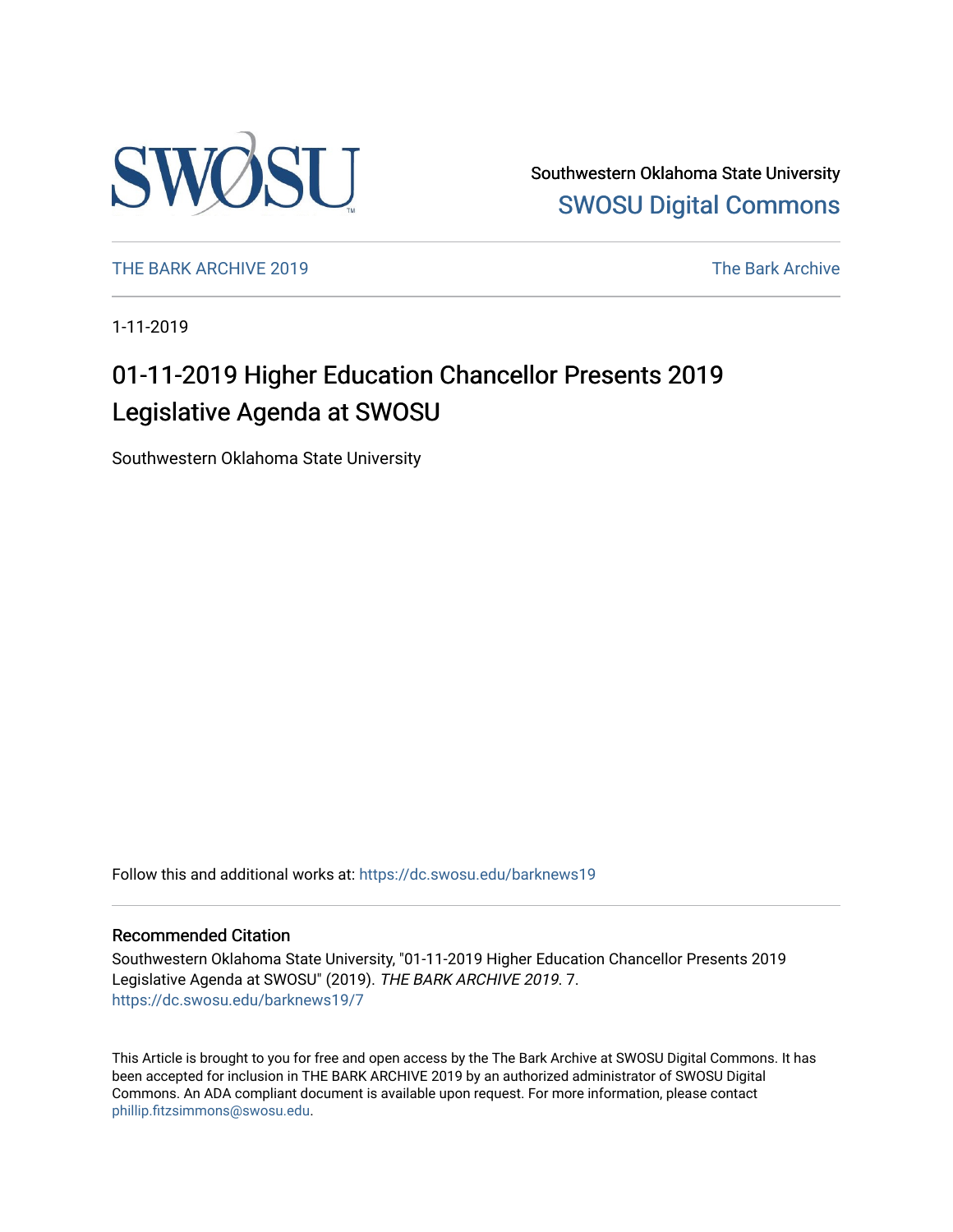



# **Higher Education Chancellor Presents 2019 Legislative Agenda at SWOSU**

Strengthening Oklahoma's workforce pipeline through degree and certificate completion continues to be the state system of higher education's top priority.

That was the message delivered by Chancellor Glen D. Johnson as he presented the Oklahoma State Regents for Higher Education's FY 2020 budget request and 2019 legislative agenda to an audience of lawmakers, community leaders and educators on Friday at Southwestern Oklahoma State University in Weatherford.

As we continue our work to build Oklahoma's economy and workforce by increasing college degree completion, we must focus on increasing faculty salaries, restoring base operational funding and fully funding the concurrent enrollment program for high school seniors," Johnson said. "Low salary levels are straining public college and university faculty retention and recruitment in nursing, business, education, sciences, engineering and other highdemand programs that are essential to meet Oklahoma's workforce needs."

Johnson said concurrent enrollment—which strengthens student preparation, reduces family costs for college and decreases the time required to complete a degree—is currently funded at approximately 87 percent of the cost to the state system colleges and universities.<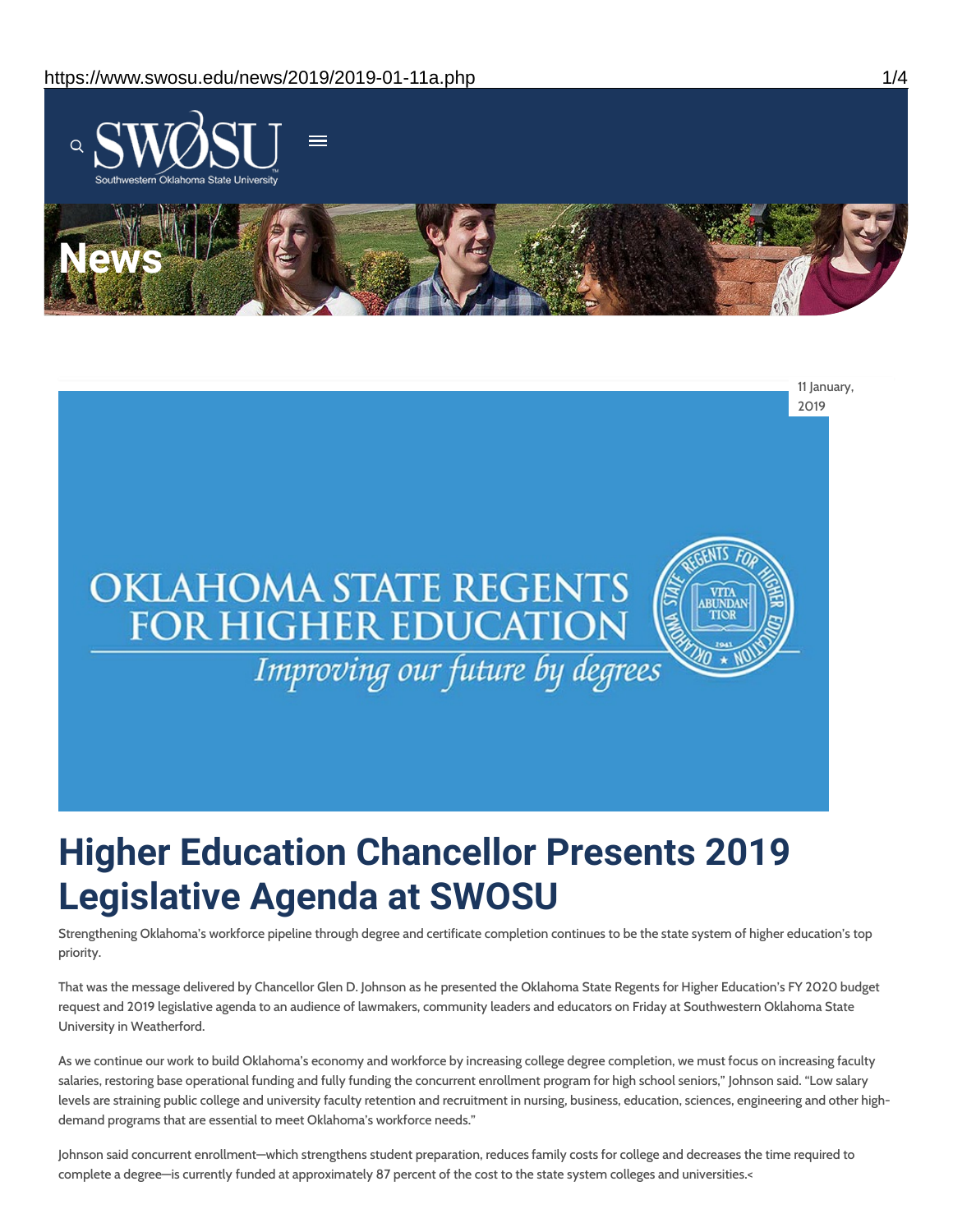#### https://www.swosu.edu/news/2019/2019-01-11a.php 2/4

The Oklahoma State Regents for Higher Education recently voted to request \$878.2 million for FY 2020, which reflects an increase of \$101.5 million or 13.1 percent over the FY 2019 appropriation of \$776.7 million.

The State Regents are requesting \$38.7 million to provide a 7.5 percent increase in faculty salaries. The average faculty salary at Oklahoma's public colleges and universities is more than 10 percent below their peers in other states. The request also includes \$20.4 million to increase the number of faculty and instructor positions and restore course sections to meet academic instruction requirements.

Increased funding for financial aid and scholarship programs will also be a priority; the State Regents are seeking \$12.3 million to restore significantly diminished scholarship programs and fully fund the concurrent enrollment program.

The State Regents will also continue efforts to protect the dedicated funding source for the Oklahoma's Promise scholarship program, through which more than 80,000 students have earned college tuition scholarships since the program's inception in 1992.

Another area of legislative focus for the state system of higher education will be to maintain current law regarding weapons on campuses. Oklahoma higher education supports the second amendment and gun ownership. Under current law, campus presidents have the discretion to permit the carrying of weapons when an exception is warranted. The State Regents and the presidents of all 25 state system institutions strongly believe that the current law with regard to weapons on campus is working.

| Academics                | D |
|--------------------------|---|
| Administration           | D |
| Alumni and Foundation    | D |
| Community                | D |
| Events                   | D |
| <b>Faculty and Staff</b> | D |
| Miscellaneous            | D |
| Sayre                    | D |
| <b>Students</b>          | D |
|                          |   |

#### **Archive Links**

| 2018    | $\triangleright$ |
|---------|------------------|
| 2019    | $\triangleright$ |
| 2020    | D                |
| Archive | D                |
|         |                  |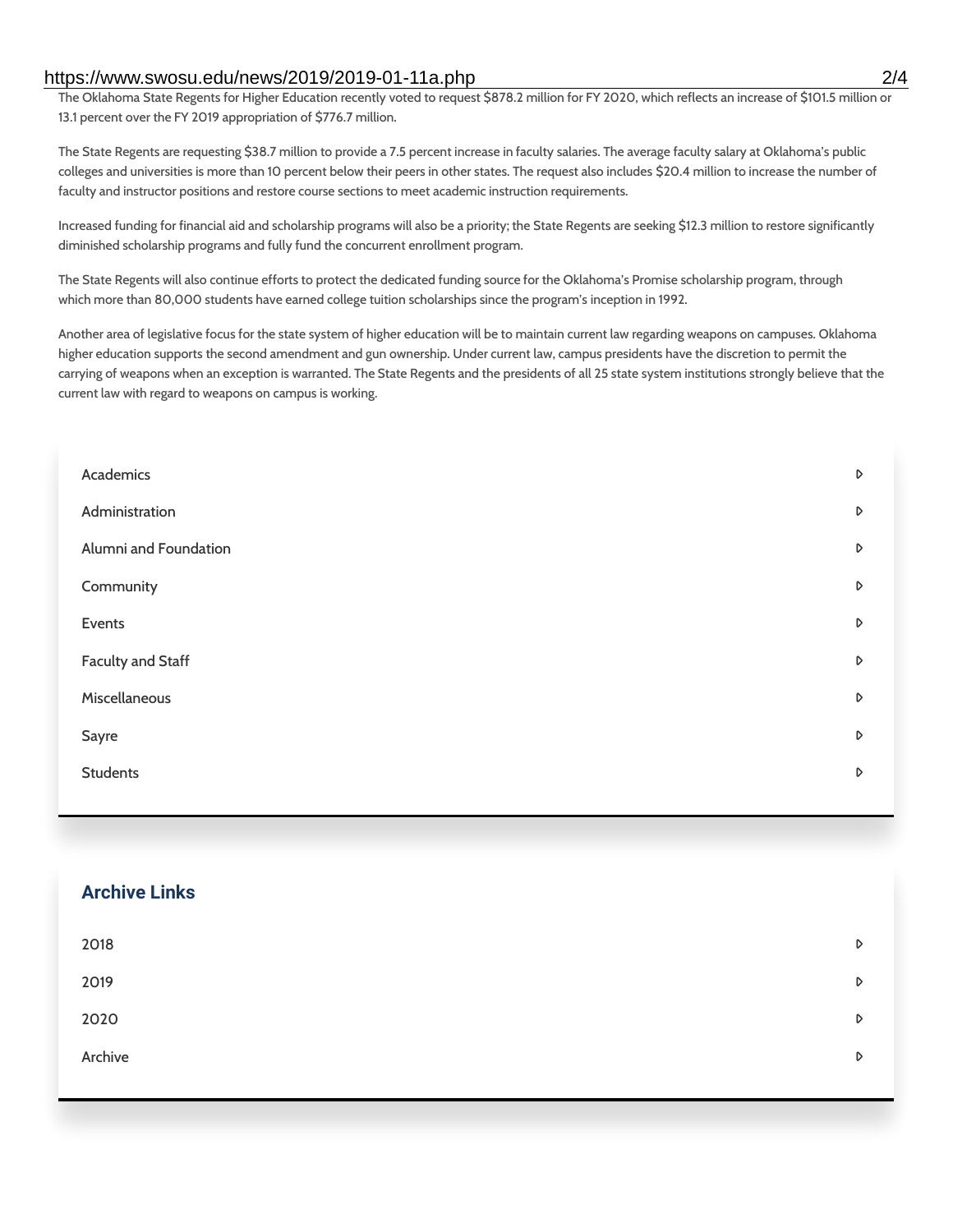

### Weatherford Campus

100 Campus Drive Weatherford, OK 73096

## Sayre Campus

409 E Mississippi Ave Sayre, OK 73662

#### Connect to Us

fyoth

Contact [Information](https://www.swosu.edu/about/contact.php)

[University/Facility](https://www.swosu.edu/about/operating-hours.php) Hours

[Campus](https://map.concept3d.com/?id=768#!ct/10964,10214,10213,10212,10205,10204,10203,10202,10136,10129,10128,0,31226,10130,10201,10641,0) Map

Give to [SWOSU](https://standingfirmly.com/donate)

Shop [SWOSU](https://shopswosu.merchorders.com/)



**[Directory](https://www.swosu.edu/directory/index.php)** 

[Calendar](https://eventpublisher.dudesolutions.com/swosu/)

[Apply](https://www.swosu.edu/admissions/apply-to-swosu.php)

[GoSWOSU](https://qlsso.quicklaunchsso.com/home/1267)

[Jobs@SWOSU](https://swosu.csod.com/ux/ats/careersite/1/home?c=swosu)